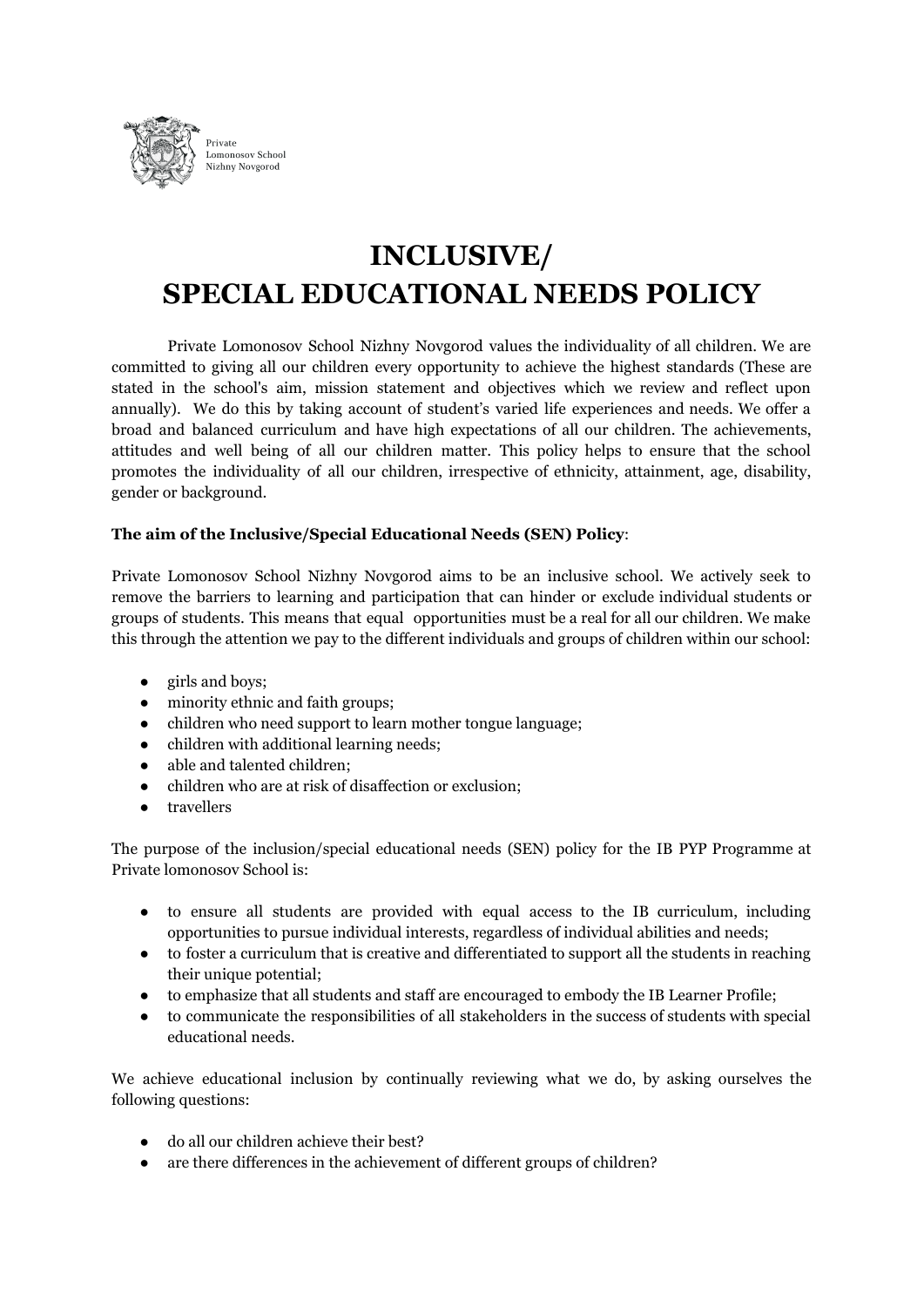- what are we doing for those children who we know are not achieving their best?
- are our actions effective?
- are we successful in promoting racial harmony and preparing pupils to live in a diverse society?

## **Main principles of the policy**

Inclusion refers to providing access to IB PYP Programme for all students.

As prescribed in PLS Admission Policy, prospective students need to have a face-to-face interview during the admission process. Meanwhile parents are required to provide true information of their child concerning their mental and physical health.

Special educational needs (SEN) refer to any student who shows a need for extra support or for challenge beyond the general curriculum. PLS recognizes the wide spectrum of needs and abilities along a continuum, including but not limiting to:

- autism spectrum/Asperger's syndrome;
- learning disabilities;
- medical conditions;
- mental health issues;
- multiple disabilities;
- physical and/or sensory challenges;
- social, emotional and behavioural difficulties;
- specific learning difficulties;
- speech and/or communication difficulties.

Inclusion is achieved through a culture of collaboration, mutual respect, support and problem-solving in dynamic learning communities.

Teaching and support staff are familiar with the equal opportunities legislation covering race, gender and disability.

Support for students with special educational needs and abilities includes and is not limited to curriculum modification, enrichment activities, classroom accommodations, small group instruction, and one on one support.

Stakeholder refers to anyone with a vested interest in the success of that student such as a parent, guardian, teacher, counsellor, administrator, IB coordinator, and a student themselves.

#### **Learning and teaching styles**

We aim to give all our children the opportunity to succeed and reach the highest level of personal achievement. We analyze the attainment of different groups of students to ensure that they are achieving as much as they can. We also make ongoing assessments of each child's progress. Teachers use this information while planning their lessons. It enables them to take into account the abilities of all their children. For some children, we adapt programmes of learning from a previous phase delivered in age related interest level.

SEN may become apparent as a student progresses through the studies. When a classroom teacher suspects that a student may need additional support, the teacher is to observe the student, assess his/her work and document any strategies that have been tried whether or not they have been successful. The IB coordinator communicates with the teacher and school psychologist, and other teachers as appropriate. A parent meeting will be held to share the areas of concern, give further suggestions or referrals and propose Individualized Learning Plan if needed.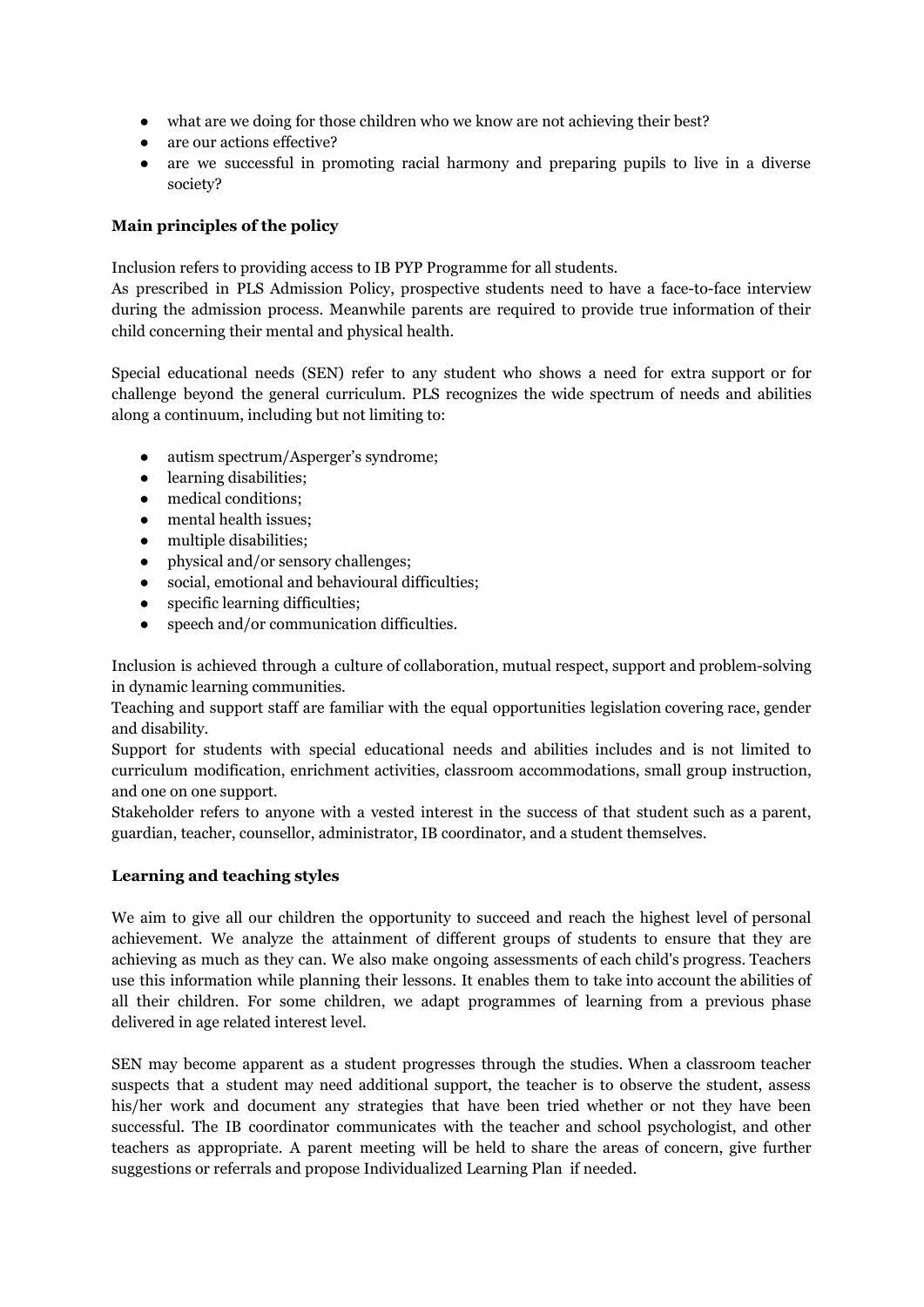PYP teachers utilize a variety of formative assessments to determine individual student needs and abilities and to tailor subsequent instruction.

Inclusive assessment arrangements refer to changes or additional conditions during the assessment process for a candidate with assessment access requirements. These enables the candidate to demonstrate his or her level of attainment more fairly and are not intended to compensate for any lack of ability.

## **The teacher's responsibilities:**

- being alert to the possibility that some students may have specific learning difficulties and bringing their concerns to the attention of the PYP Coordinator;
- collaborating with the PYP Coordinator and school psychologist and identifying appropriate accommodations to support learning;
- differentiating the curriculum to meet the needs of all learners, within their class;
- participating in a review of the progress of SEN students at the end of a term;
- consulting with parents to outline the support that has been practiced at school and the progress made by the student.

## **The parent's responsibilities**

Parent involvement and participation will improve the intervention and support by:

- providing a good learning environment at home which provides opportunities for parents and children to participate together in developing language and numeracy;
- supporting the work of the school by showing active interest in their child's progress, such as reviewing what they have done at school, etc.;
- discussing the learning targets and actions to be taken by the school to meet those targets;
- discussing their child's progress with the teachers, PYP Coordinator, and school psychologist at the end of each trimester.

#### **The student's responsibilities:**

Teachers and support staff ensure that all children:

- feel secure and know that their contributions are valued;
- appreciate and value the differences they see in others;
- take responsibility for their own actions;
- are taught in groupings that allow them all to experience success;
- use materials that reflect a range of social and cultural backgrounds without stereotyping;
- have a common curriculum experience that allows a range of different learning styles;
- have challenging targets that enable them to succeed;
- become familiar with their learning goals;
- participate fully regardless of disabilities or medical needs.
- reflect on their progress by participating in various assessments.